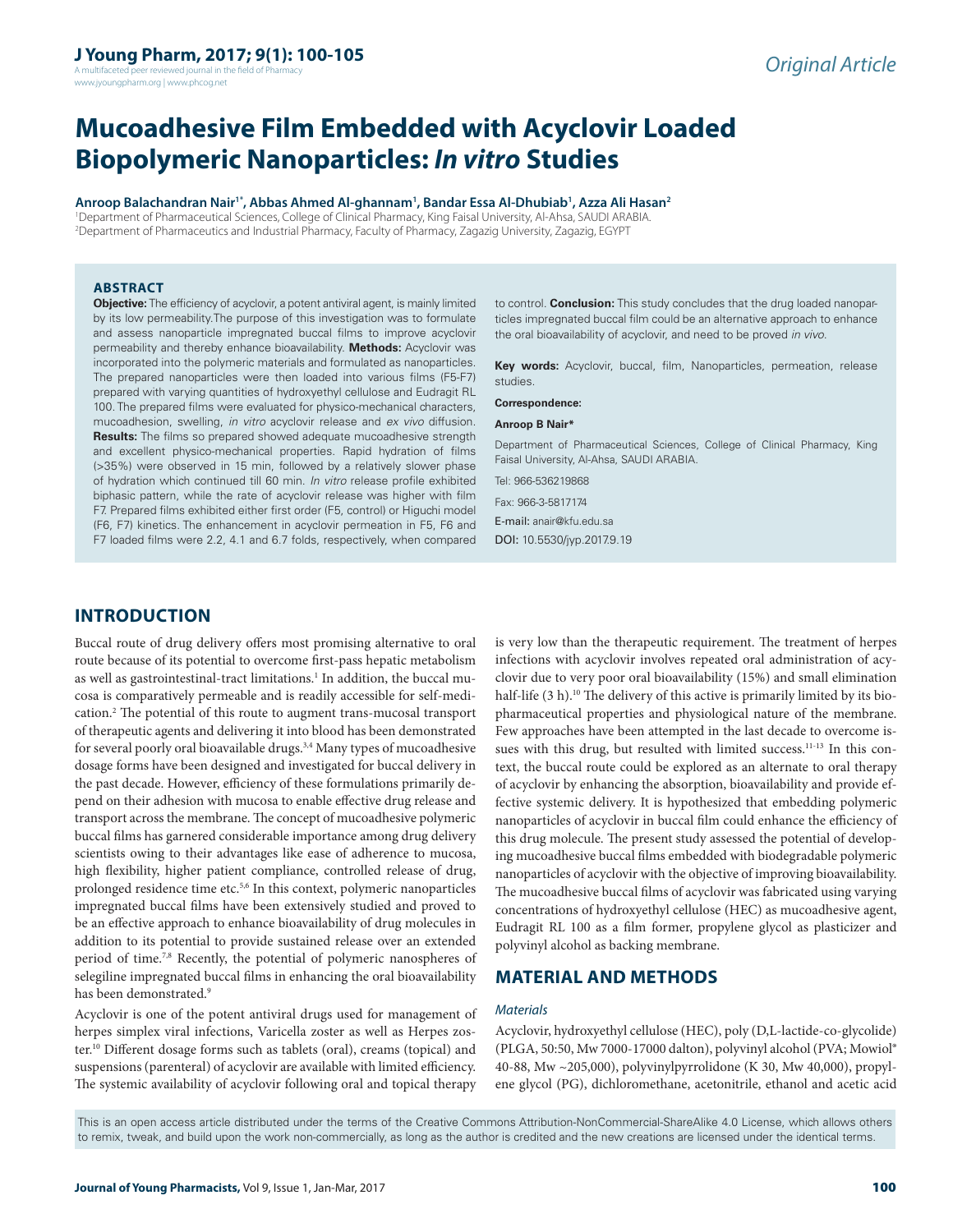were purchased from Sigma Aldrich St. Louis, MO, *USA.* Eudragit RL 100 was obtained from Evonik, Darmstadt, Germany.

#### *Analysis*

Amount of acyclovir in samples were quantified by Ultraviolet (UV) spectroscopy (Shimadzu, Japan). Calibration curve of acyclovir was prepared by dissolving accurately weighed amount of drug and dissolving in phosphate buffered saline (PBS, pH 7.4) in volumetric flask. This stock solution (PBS) was further diluted to various concentrations ranging from 1- 500 µg/ml. For sample analysis, absorbance was measured at 250 nm  $(\lambda_{\text{max}})$  by UV Spectrophotometer, using PBS as blank. The method is validated to avoid any interefence of extracts in permeation studies.

#### *Preparation of nanoparticles*

Nanoparticles were prepared by solvent evaporation technique using chloroform-dichloromethane.14 Briefly, chloroform: dichloromethane (20:30 V/V) were measured accurately and mixed well.15 Acyclovir and PLGA (1:20 W/W) were weighed and dissolved in the solvent mixture (10 mL) and added to known volume of PVA solution (2% W/V, 20 mL) and homogenized for 2 min at 13,000 rpm. The system was further stirred for 2 h (600 rpm) and allowed to stabilize for 1 h. Then the supernatant liquid was decanted and centrifuged (2 min at  $13416 \times g$  at  $25^{\circ}$ C) to obtain nanoparticles. The product was washed few times and freeze dried for 24 h.

#### *Evaluation of nanoparticles*

The percentage yield of nanoparticles was determined using the formula:16  $\cdots$  Practical Y

$$
\% \text{ Yield} = \frac{\text{Practical Yield}}{\text{Theoretical Yield}} \quad 100
$$

Entrapment efficiency was determined by weighing required amount of nanoparticles (50 mg), added to PBS and sonicated for 24 h. Then the solution was centrifuged (13416  $\times$  g), supernatant was used for UV analysis. The amount of drug loaded was determined as; Amount of drug/ Amount of nanoparticles  $\times$  100. The percentage entrapment efficiency (%EE) was computed by the equation:<sup>16</sup>

$$
\% EE = \frac{C_{t} \quad C_{r}}{C_{t}} \quad 100
$$

where  $C_{\text{t}}$  is total and  $C_{\text{r}}$  is free acyclovir concentration.

Particle size and distribution of nanoparticles were measured using Zetasizer (Malvern, USA).

#### *Preparation of mucoadhesive films*

The required amount of Eudragit RL 100 was dissolved in ethyl alcohol. Amount of Eudragit RL 100 added for film forming was gradually increased (as shown in Table 1) to optimize the Eudragit content required to form a film with desired physicomechanical properties. HEC was dispersed separately in water containing PG and added to Eudragit solution under magnetic stirring. Drug loaded nanoparticles was added to the above mixture and stirred to ensure uniform distribution of nanoparticles. The dispersion so formed was sonicated for 15 min and casted on to a petridish and incubated at 37 °C for drying (24 h).

#### *Preparation of backing membrane*

PVA aqueous solution (4% W/V) was prepared and casted on a thin sheet and allowed to dry for 12 h at 40 °C in an oven. Drug loaded buccal films were casted over the backing membranes by solvent casting.<sup>17</sup>

#### *Evaluation of films*

Quantification of drug in the prepared films were carried out by cutting a film of size  $1\times1$  cm<sup>2</sup> and kept in glass vial contain PBS. The solution was mixed for 5 h by continuous shaking on a water bath, filtered and amount was measured using UV spectrometer. Thickness of the film was noted making use of a screw gauge. The thickness was measured at six different locations.<sup>18</sup> Folding endurance was measured by folding films (4x4 cm<sup>2</sup>) at same location repeatedly making an angle of 180° till it breaks. For pH determination, film of size of 1х1 cm² was taken and dipped in water (5 mL) for 30 minutes. Then the film was removed, surface liquid was cleaned and pH was measured using a flat surface electrode.<sup>18</sup>

Mucoadhesive studies were carried out using a standard texture analyzer.18 Male white rabbits (2.5-3.0 kg) cheek pouch was used to measure the mucoadhesive strength (IAEC/SSP/16/PR-013). Rabbit buccal mucosa was surgically removed from the oral cavity using scalpel and scissors to separate the connective tissue. The AC electrical resistance of the buccal mucosa was measured using a wave form generator and a digital multimeter (Agilent Technologies, Santa Clara, CA, USA). The prepared films were cut into small pieces and fixed to probe of a texture analyzer using cyanoacrylate adhesive. The rabbit epithelium mucosa was mounted on the stationary platform. The assembly containing the rabbit cheek mucosa was filled with 2 mL of the buffer solution to keep the mucosa wet during the contact period. The movable probe of the texture analyzer was lowered until it made contact with the mucosa. The contact time between the cheek mucosa and film was 1 min. Measurements were obtained using the following parameters: pre-test speed: 0.5 mm/s; test / post-test speed: 0.5 mm/s; applied force 1N. The force needed to separate film from the membrane was measured. The mucoadhesive strength was taken as the maximum amount of force required to detach the film from the rabbit mucosa.

Percentage hydration of prepared films were measured by cutting films  $(1\times1$  cm<sup>2</sup>), weighed  $(w_1)$  and kept on a stainless steel mesh. This was then immersed in PBS for specific periods (15, 30, 45, 60 min). At these time intervals the wire mesh was removed from the buffer, extra water was wiped and determined the weight  $(w_2)^2$  Percent hydration was calculated as;

Percentage hydration = 
$$
\frac{W_2 - W_1}{W_2}
$$
 100

#### *In vitro release*

The film size  $(2 \times 1 \text{ cm}^2)$  was cut and pasted on a glass plate and placed inside a beaker (100 mL) contain PBS (50 mL). The medium was retained at  $37 \pm 1$  °C and stirred at speed of 50 rpm. Samples were withdrawn at scheduled time periods, exchanged with new medium, filtered and analyzed.19 The acyclovir release data was then evaluated using mathematical models like zero-order, first-order, Hixson–Crowell, Higuchi, and Korsmeyer–Peppas models.

#### *Ex-vivo permeation studies*

The rate and extend of mucosal permeation of acyclovir and/or nanoparticles across the rabbit buccal mucosa (permeation barrier) was determined on a Franz diffusion cell.<sup>20</sup> The excised rabbit buccal mucosa membrane of specific integrity was fixed on the diffusion cell such that the smooth surface facing donor. The prepared films were cut into small sections (0.6 cm<sup>2</sup>) and positioned on the surface of buccal epithelium. Receptor compartment with a capacity of 5 mL was filled with PBS. The temperature was maintained at  $37 \pm 0.2$ °C, while the media was stirred at 50 rpm. Samples were drawn (1 mL) at specific time periods, sonicated for 24 h and centrifuged (13416  $\times$  g) for 10 min to avoid the interference of some biological extracts from excised buccal tissues in UV absorbance during analysis. The samples were further diluted and analyzed using UV spectrophotometer.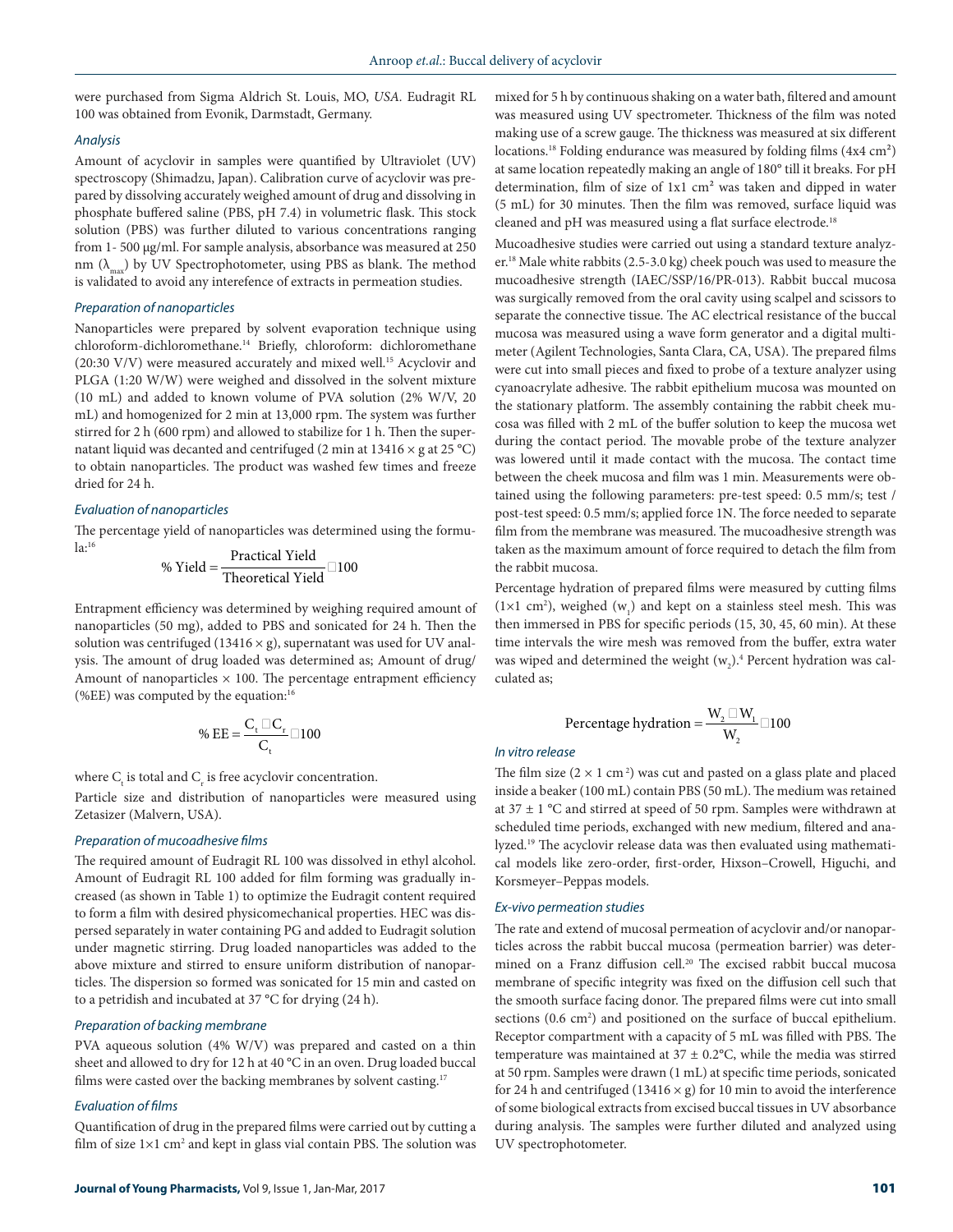| <b>Formulation code</b> | Acyclovir (mg)           | $HEC$ (mg) | Eudragit RL 100 (mg) | PG (mg) |
|-------------------------|--------------------------|------------|----------------------|---------|
| F1                      | $\overline{\phantom{0}}$ | 750        | 500                  | 100     |
| F <sub>2</sub>          | $\overline{\phantom{0}}$ | 500        | 1000                 | 100     |
| F <sub>3</sub>          | $\overline{\phantom{a}}$ | 250        | 1500                 | 100     |
| F <sub>4</sub>          | $\qquad \qquad$          | 100        | 2000                 | 100     |
| F <sub>5</sub>          | $14*$                    | 100        | 2000                 | 100     |
| F <sub>6</sub>          | $28*$                    | 100        | 2000                 | 100     |
| F7                      | $42*$                    | 100        | 2000                 | 100     |
| Control                 | $28**$                   | 100        | 2000                 | 100     |

**Table 1: Composition of the prepared mucoadhesive buccal films**

\*Incorporated nanoparticles equivalent to acyclovir. \*\* Incorporated free acyclovir.

**Table 2: Physico-mechanical properties of films (mean ± SD)**

| <b>Formulation</b><br>code | <b>Thickness</b><br>(nm) | pH             | <b>Folding</b><br><b>Endurance</b> | % drug content   | <b>Mucoadhesive</b><br>strength (N) |
|----------------------------|--------------------------|----------------|------------------------------------|------------------|-------------------------------------|
| F <sub>4</sub>             | $203 + 22$               | $6.2 + 0.35$   | $287 + 16$                         | $\overline{a}$   | $6.8 + 0.35$                        |
| F <sub>5</sub>             | $251 + 39$               | $6.4 + 0.26$   | $306 \pm 19$                       | $92.37 + 3.52$   | $6.5 + 0.42$                        |
| F <sub>6</sub>             | $283 + 32$               | $6.5 + 0.30$   | $311 + 24$                         | $93.91 + 1.65$   | $5.9 + 0.46$                        |
| F <sub>7</sub>             | $311 \pm 40$             | $6.3 + 0.22$   | $333 + 35$                         | $95.15 + 2.26$   | $6.3 + 0.51$                        |
| Control                    | $264 + 26$               | $6.8 \pm 0.41$ | $277 + 15$                         | $94.62 \pm 3.91$ | $6.7 + 0.58$                        |

**Table 3: Regression coefficients assessed by different kinetic models for acyclovir release from films**

| <b>Formulation code</b> | Zero order | <b>First Order</b> | <b>Higuchi</b> | <b>Hixson-Crowell</b> | Korsmeyer-Peppas |
|-------------------------|------------|--------------------|----------------|-----------------------|------------------|
| F <sub>5</sub>          | 0.9235     | 0.9922             | 0.9804         | 0.8043                | 0.9715           |
| F <sub>6</sub>          | 0.9379     | 0.9641             | 0.9869         | 0.8251                | 0.9787           |
| F7                      | 0.8990     | 0.9763             | 0.9935         | 0.8103                | 0.9768           |
| Control                 | 0.8724     | 0.9909             | 0.9423         | 0.7984                | 0.9451           |



**Figure. 1:** The percentage hydration pattern of the prepared buccal films for a period of 1 h determined using 1 cm×1 cm of the film. The value represents average of six trials  $\pm$  SD.



**Figure. 2:** Comparison of the cumulative percentage of acyclovir released from different buccal films at various time intervals. The value represents average of six trials  $\pm$  SD.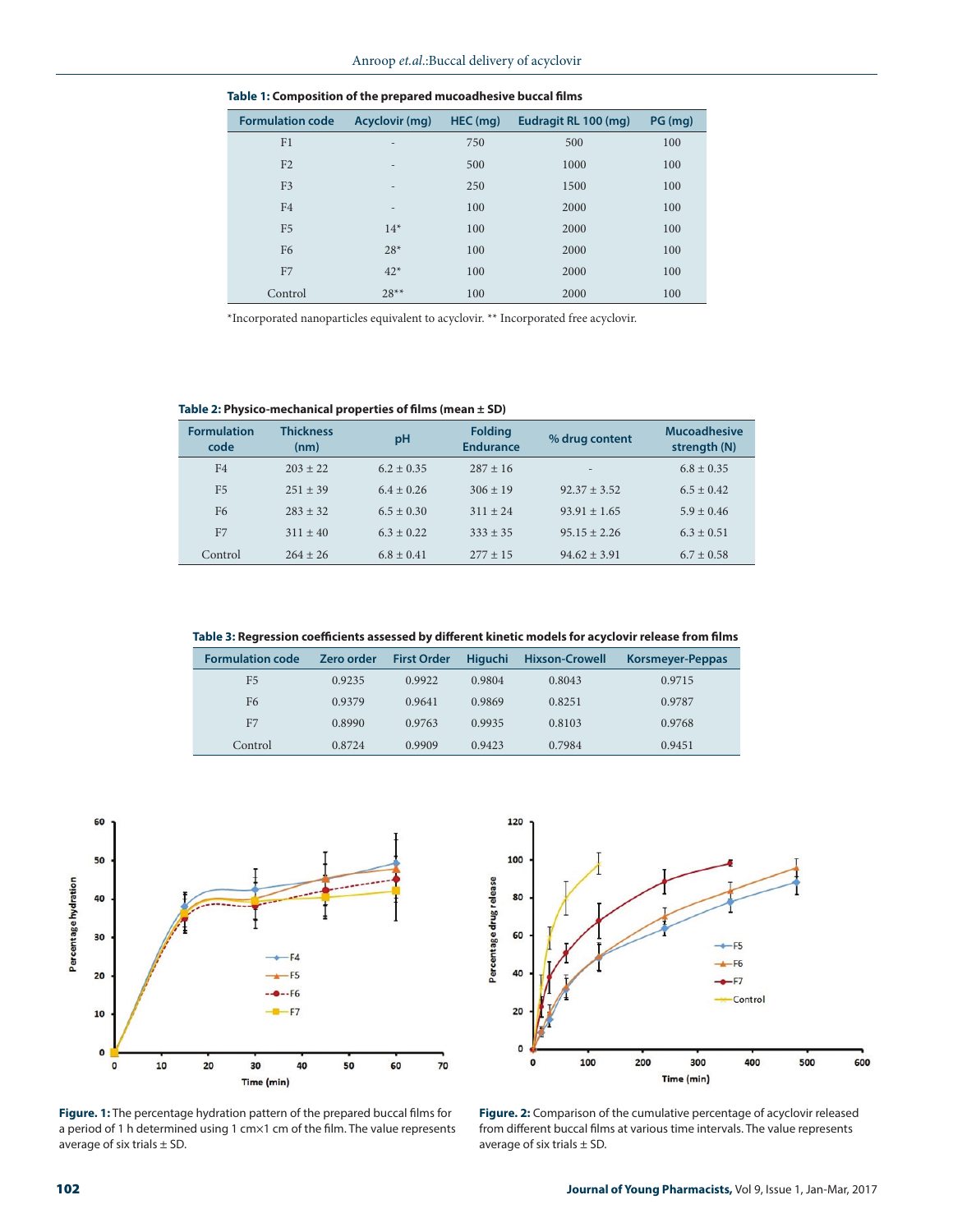

**Figure. 3:** Comparison of *ex vivo* permeation of acyclovir from different buccal films at various time intervals. The value represents average of six trials  $\pm$  SD.

#### *Data analysis*

A plot of total amount of acyclovir transported through the membrane versus time was made and slope was projected as flux. Unpaired t-test was carried out for conducting statistical analysis using GraphPad software. *P* value of less than 0.05 was considered as the level of significance.<sup>21</sup> Mean value and standard errors were calculated using values of six trials.

# **RESULTS AND DISCUSSION**

Acyclovir is an amphoteric low molecular weight (MW=225 Da) drug having both weak acidic and basic groups with reported partition coefficient (log  $P = -1.56$ ), aqueous solubility (1.5 mg/mL) and pKa values  $(2.16$  and  $9.04)$ .<sup>22</sup> In this context, it is presumed that permeation of acyclovir through the biological membrane could be relatively low. Hence, the drug was first enclosed in a biodegradable polymer (PLGA) by formulating into nanoparticles. It is known that the percentage entrapment efficiency gives the indication of entrapped drug in nanoparticles. The highest yield and entrapment was observed when a weight ratio of 1:20 (drug: polymer) was used. In this case, the percentage yield, entrapment efficiency and drug loading were  $82.31 \pm 5.91\%$ , 64.  $81 \pm 4.72\%$  and 4. 06  $±$  1.12%, respectively, and this formulation was used for further studies. In addition, the particle size of the prepared nanoparticles were in the range of 150-400 nm with a typical size of  $220 \pm 40$  nm.

In the next stage, buccal films were prepared using HEC as mucoadhesive agent and Eudragit as film former. The selection of these polymers in the current investigation is based on earlier studies.<sup>16,17</sup> Moreover, HEC is a common excipient used in various pharmaceutical formulations.<sup>21</sup> The composition of the prepared films is summarized in Table 1. The concentration of HEC (1-7.5% W/V) and Eudragit (5-20% W/V) were varied to obtain an appropriate buccal film for clinical use. In case of formulation F1, the film formed was defective as it could not be peeled, while F2 and F3 do not provide adequate strength and was sticky as well. However, composition of F4 was ideal and form a good film. In this formulation the concentration of HEC was 1% (W/V) while the Eudragit content was 20% (W/V). This composition was further incorporated with three different amounts of acyclovir loaded nanoparticles (0.5 mg/ cm<sup>2</sup> area, 1 mg/cm<sup>2</sup> area and 1.5 mg/cm<sup>2</sup> area in F5, F6 and F7, respectively) as described in Table 1. Control films were prepared using same polymers in a similar experimental conditions, while the nanoparticles were exchanged with free drug. The concentration of propylene glycol was optimized by varying concentrations between 0.5 - 2% w/v. Thus

formulated films were further fixed to the backing membrane prepared using aqueous solution of PVA (4% W/V).

The films prepared were then evaluated for various physico-mechanical properties. It was found that the prepared films (F4-F7 and control) were transparent, soft, homogenous and peelable. Determination of film thickness is also important to assure good adhesion of film with mucous membrane as well as the uniformity of drug in the film. The prepared films thickness were in the range of 180 to 350 nm (Table 2). These results showed that formulation F4 (without nanoparticles) had a thinnest film and formulation F7 had thick film. Among nanoparticles loaded films (F5, F6 and F7), the thickness increases with increase in drug content of acyclovir loaded nanoparticles. Certainly, the measured thickness of prepared films (F4-F7 and control) is ideal for application on the buccal mucosa and for bioadhesion.18 pH of the buccal film was measured to ensure optimal pH for oral application and avoid any damage to the buccal mucosa. Indeed, prepared films (F4-F7 and control) showed a pH near to 6.

Mechanical strength and flexibility of prepared films were evaluated by measuring the folding endurance. The data observed in Table 2 suggest that the prepared buccal films (F4-F7 and control) possess adequate folding endurance and can provide easy application on the site of administration. Further, formulations were evaluated for drug content i.e., the amount of drug loaded in the buccal films. Uniform dispersion of nanoparticles in film means the drug is homogeneously distributed in the film. It can be seen from Table 2 that the drug content do not vary among the formulations and is in the range of limits (100  $\pm$  10% w/w). This comparable values in drug content suggest that the variation in acyclovir loaded nanoparticles have little or no effect on drug content, in the present experimental settings. The low standard deviation also signify that the drug was uniformly dispersed within the film.

The measurement of mucoadhesive strength is likely to provide real time effect of binding of films with buccal mucosa. This is important as the film has to adhere and retain on buccal mucosa for effective delivery of actives. The mucoadhesive strength measured with various formulations were summarized in Table 2. No significant difference (*P*>0.05) between mucoadhesive strength (5.9 -6.8 N) of films (F4, F5, F6, F7 and control) also suggest that the incorporation of free drug or nanoparticles have little or no effect. Based on the evidences from literature, it is likely that the values exhibited by the prepared films possess adequate buccoadhesive strength to withstand pressure due to movements in the buccal cavity.7

Hydration of films is a prerequisite for adhesion and release of drug molecules.23 Following application, the films absorb water and hydrate itself to provide good adhesion in addition helps in separation and diffusion of particles (nanoparticles in this case). However, hydration is highly influenced by polymer, crosslinking as well as interaction between nanoparticles and polymers.<sup>24,25</sup> The swelling index of all the prepared films (F4, F5, F6 and F7) were comparable (Figure 1). As indicated from Figure 1, all the prepared films showed rapid hydration in the initial 15 min of the study, which is in agreement with several earlier studies.<sup>9, 26</sup> This was followed by a relatively slower phase of hydration which continued till 60 min. The prepared films comprised of a combination of hydrophilic (HEC) and hydrophobic (Eudragit) polymer and the hydrophilic polymer is responsible for hydration. However, the greater amount of Eudragit (in the composition) prevent higher hydration, which in turn maintain the integrity and mechanical stability of films.

The prepared films were impregnated with nanoparticles, and as a prerequisite, these nanoparticles must be released from the film and transport through the membrane. The release of nanoparticles from formulations is governed by the separation of nanoparticles from the polymer matrix and their diffusion from the matrix.<sup>27</sup> Percentage of drug released from different films [F5, F6, F7 and control (drug incorporated films)]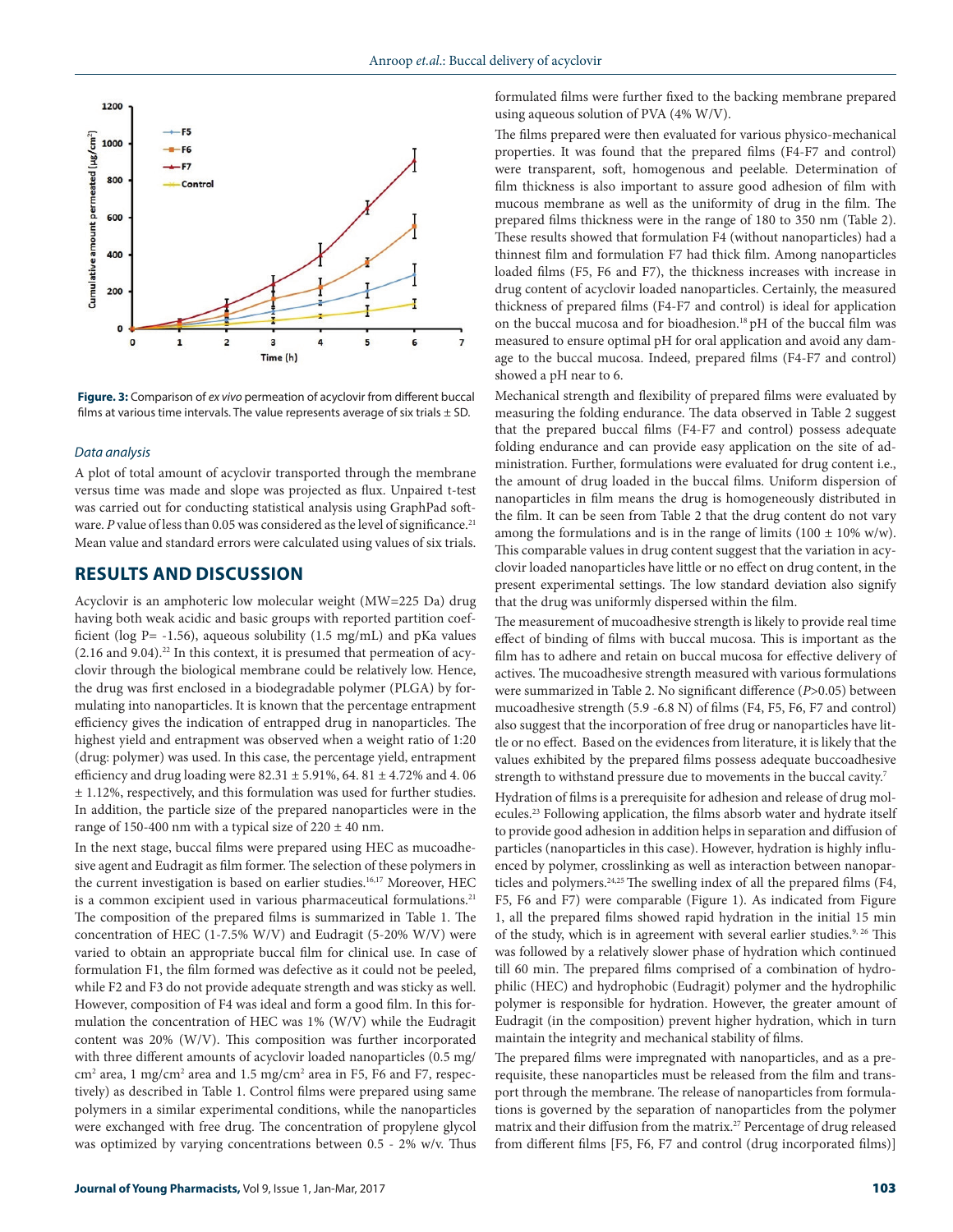are depicted in Figure 2. It is evident from Figure 2 that all formulations exhibited a biphasic release pattern. The drug release was rapid in the initial 2 h and were  $48.37 \pm 7.12$ %,  $49.05 \pm 7.24$ %,  $67.79 \pm 9.16$ % and  $97.98 \pm 5.63\%$  in F5, F6, F7 and control (drug incorporated films), respectively. The high release observed could be attributed to the presence of hydrophilic polymer (HEC) in the films, which would have allowed the diffusion of water more rapidly and helped in release of nanoparticles. The rapid release was followed by slower release in nanoparticles loaded films, while in control drug release was complete in 2 h. Among nanoparticles loaded films, the percentage release was relatively high with film F7 (with highest drug content). However, the percentage drug release was comparable (*P*>0.05) in film F5 and F6.

The *in vitro* release data were applied to various kinetic models such as zero-order, first-order, Hixson–Crowell, Higuchi, and Korsmeyer–Peppas models to predict the drug release mechanism and kinetics. It is evident from Table 3 that the calculated regression  $(r^2)$  values were different for prepared films. Briefly, when log percent of drug remaining to be release versus time was plotted in accordance with first order equation, a straight line was obtained  $(r^2 > 0.99)$  for formulation F5 and control. These values indicated that the drug release followed first order kinetics, where the drug release was dependent upon acyclovir concentration in the polymer matrix. However, in case of formulations F6 and F7, the drug release mechanism was diffusion controlled as plots of the amount releases versus square root of time was found to be linear. Overall, the kinetics data suggest that the release was first order when the acyclovir concentration was low (0.5 mg/cm<sup>2</sup>) while it followed Higuchi model at high drug concentration (1 mg/cm<sup>2</sup>).

Permeation study is done usually to confer the transport of drug across permeation barriers. The permeation of drug molecules into and through a biological barrier is influenced by thickness of the membrane and its composition, and the specific passage accessible for drug permeation.<sup>28</sup> The amount of acyclovir incorporated in the films was determined based on its standard human dose.<sup>29</sup> The permeation profiles of drug loaded films (F5, F6, F7 and control) are shown in Figure 3. It is evident from Figure 3 that the drug permeation increased with duration of time. Similarly, the increase in drug content in the films from F5 (14 mg) to F6 (28 mg) and further F7 (42 mg), consistently increased the acyclovir permeation. The amount of drug permeated across the membrane at 1 h was  $20.65 \pm 4.26$  µg/cm<sup>2</sup>,  $26.99 \pm 5.18$  µg/cm<sup>2</sup>,  $44.70 \pm 8.63$  µg/cm<sup>2</sup> and  $11.62 \pm 4.29$   $\mu$ g/cm<sup>2</sup>, in F5, F6, F7 and control, respectively. This observation also support the drug release studies in which the amount of drug release was higher when drug content was increased. Significant difference (*P*<0.05) in acyclovir permeation between the formulations was observed from 4 h onwards. The flux values in F5, F6, F7 and control were 48.81 ± 7.93 µg/cm2 /h, 92.33 ± 11.01 µg/cm2 /h, 151.67 ± 16.43 µg/ cm<sup>2</sup>/h and 22.60  $\pm$  4.23 µg/cm<sup>2</sup>/h, respectively. Moreover, the enhancement in acyclovir permeation in F5, F6 and F7 loaded films were 2.16, 4.09 and 6.71 folds, when compared to control. Overall the data observed here substantiate our objective of enhancing the permeation of acyclovir by incorporating the drug in nanoparticles and further embedding into a buccal film.

# **CONCLUSION**

The present study aimed to develop and evaluate buccoadhesive films to enhance acyclovir permeation. Acyclovir loaded biopolymeric nanoparticles were prepared and loaded into mucoadhesive films. The films were evaluated for physico-mechanical properties, *in vitro* and *ex vivo* studies. Drug loaded films (F5, F6 and F7) exhibited uniformity in drug content and desirable physico-mechanical properties such as pH, film thickness, folding endurance, swelling capacity and mucoadhesive strength. Data observed with *in vitro* release studies substantiate the potential of developed films to provide an adequate amount of acyclovir for diffusion across the buccal membrane. Permeation data further confirmed the potential of acyclovir loaded nanoparticles to transport into and across the buccal epithelium and provide adequate delivery of acyclovir for systemic therapy.

## **CONFLICT OF INTEREST**

The authors report no conflict of interest.

## **ACKNOWLEDGEMENT**

The authors thank the Deanship of Scientific Research, King Faisal University for funding this research project No. 175022.

# **ABBREVIATIONS**

HEC: hydroxyethyl cellulose, PBS: phosphate buffered saline, PG: propylene glycol, PLGA: poly (D,L-lactide-co-glycolide)

## **REFERENCES**

- 1. Gilhotra RM, Ikram M, Srivastava S, Gilhotra N. A clinical perspective on mucoadhesive buccal drug delivery systems. J Biomed Res. 2014;28:81-97.
- 2. Adhikari SN, Nayak BS, Nayak AK, Mohanty B. Formulation and evaluation of buccal patches for delivery of atenolol. AAPS Pharm Sci Tech. 2010;11:1038-44.
- 3. Sudhakar Y, Kuotsu K, Bandyopadhyay AK. Buccal bioadhesive drug delivery-a promising option for orally less efficient drugs. J Control Release. 2006;114:15-40.
- 4. Kumria R, Gupta V, Bansal S, Wadhwa J, Nair AB. Oral buccoadhesive films of ondansetron, Development and evaluation. Int J Pharm Investig. 2013;3:112-8.
- 5. Jaipal A, Pandey MM, Charde SY, Sadhu N, Srinivas A, Prasad RG. Controlled release effervescent buccal discs of buspirone hydrochloride, *in vitro* and *in vivo* evaluation studies. Drug Deliv. 2016;23:452-8.
- 6. Lodhi M, Dubey A, Narayan R, Prabhu P, Priya S. Formulation and evaluation of buccal film of Ivabradine hydrochloride for the treatment of stable angina pectoris. Int J Pharm Investig. 2013;3(1):47-53.
- 7. Giovino C, Ayensu I, Tetteh J, Boateng JS. Development and characterisation of chitosan films impregnated with insulin loaded PEG-b-PLA nanoparticles (NPs), a potential approach for buccal delivery of macromolecules. Int J Pharm. 2012;428:143-51.
- 8. Morales JO, Huang S, Williams RO 3<sup>rd</sup>, McConville JT. Films loaded with insulincoated nanoparticles (ICNP) as potential platforms for peptide buccal delivery. Colloids Surf B Biointerfaces. 2014;122:38-45.
- 9. Al-Dhubiab BE, Nair AB, Kumria R, Attimarad M, Harsha S. Development and evaluation of buccal films impregnated with selegiline-loaded nanospheres. Drug Deliv. 2016;23:2154-62.
- 10. Cortesi R, Esposito E. Acyclovir delivery systems. Expert Opin Drug Deliv. 2008;5:1217-30.
- 11. Bhosale U, Kusum DV, Jain N. Formulation and optimization of mucoadhesive nanodrug delivery system of acyclovir. J Young Pharm. 2011;3(4):275-83.
- 12. Nair AB, Attimarad M, Al-Dhubiab BE, Wadhwa J, Harsha S, Ahmed M. Enhanced oral bioavailability of acyclovir by inclusion complex using hydroxypropylβ-cyclodextrin. Drug Deliv. 2014;21:540-7.
- 13. Wadhwa J, Nair A, Kumria R. Emulsion forming drug delivery system for lipophilic drugs. Acta Pol Pharm Drug Res. 2012;69(2):179-91.
- 14. Freitas S, Merkle HP, Gander B. Microencapsulation by solvent extraction/ evaporation, reviewing the state of the art of microsphere preparation process technology. J Control Release. 2005;102:313-32.
- 15. Versha P, Ghosh B, Anroop B, Ramanjit M. Antimicrobial activity of *Alstonia scholaris* leaf extracts. Indian Drugs. 2003;40(7):412-3.
- 16. Al-Dhubiab BE, Nair AB, Kumria R, Attimarad M, Harsha S. Formulation and evaluation of nano based drug delivery system for the buccal delivery of acyclovir. Colloids Surf B Biointerfaces. 2015;136:878-84.
- 17. Kumria R, Nair AB, Al-Dhubiab BE. Loratidine buccal films for allergic rhinitis, Development and evaluation. Drug Dev Ind Pharm. 2014;40:625-31.
- 18. Nair AB, Kumria R, Harsha S, Attimarad M, Al-Dhubiab BE, Alhaider IA. *In vitro*  techniques to evaluate buccal films. J Control Release. 2013;166:10-21.
- 19. Nair AB, Gupta R, Kumria R, Jacob S, Attimarad M. Formulation and evaluation of enteric coated tablets of proton pump inhibitor. J Basic Clin Pharm. 2010;1(4):215-21.
- 20. Nair AB, Sammeta SM, Vaka SRK, Murthy SN. A study on the effect of inorganic salts in transungual drug delivery of terbinafine. J Pharm Pharmacol. 2009;61:431-7.
- 21. Nair AB, Chakraborty B, Murthy SN. Effect of polyethylene glycols on the trans-